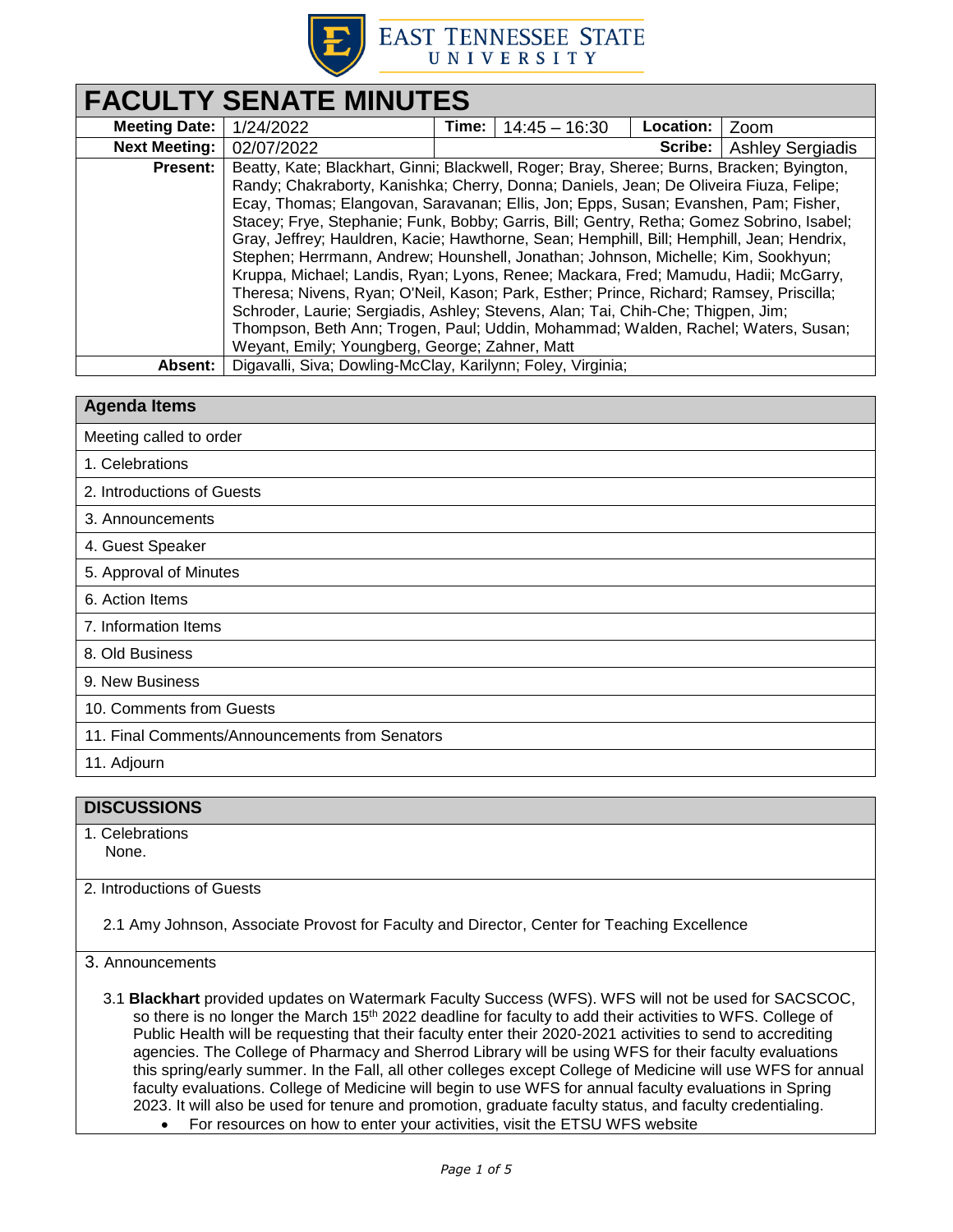

## **DISCUSSIONS**

- <http://www.etsu.edu/watermark-faculty-success> Senator Blackhart is also available for trainings.
- You do not have to wait until fall to begin entering your works. It may be useful to enter activities as you complete them.
- College of Public Health want their faculty to enter their activities for the 2020-2021 academic year for accreditation purposes. Other colleges just want information for the current academic year. If you go up for tenure or promotion Fall of 2022 or later, you will need to enter all your activities for that evaluation period before you go up.
- Email Senator Blackhart if you try to log into the system and receive an error message. It means that you do not have an account. She can also set-up accounts for staff members or graduate assistants in your department to enter activities for faculty.
- 3.2 **Epps** encouraged faculty to nominate people for the ETSU Heroes Awards: **<https://www.etsu.edu/heroes/>**
- 3.3 Richard Prince (Assistant Profession in Engineering, Engineering Technology, and Surveying) will be serving during the spring semester in place of Dr. Khan (College of Business and Technology)
- 4. Guest Speaker N/A

#### 5. Approval of Minutes

**Hendrix** questioned whether there was an objection to approving the minutes from the 11/24/2021 meeting. **Sergiadis** stated that Senators Epps and McGarry had minor corrections to the minutes.

### **No Objection: Minutes Approved**

- 6. Action Items
- 6.1 Action Item Bylaws Revisions

#### **Epps motioned to approve the bylaw revisions. Byington seconded.**

**Epps**: Based on how the current bylaws are written, the College of Graduate and Continuing Studies would have almost as many faculty representatives on Faculty Senate as there are faculty. This would be disproportionate compared to the rest of the colleges. In addition, the library is only guaranteed one Senator even though they have more faculty than the CGCS.

**McGarry:** The motion is fine as far as what it is supposed to say. There are a couple of problems with wording. Number 2 is not clear. It states one additional representative for every 25 faculty members. Does this mean 25 faculty members after the 21<sup>st</sup> faculty member? For example, a college with 21 faculty has 3 senators. Do you start counting from there? So, at 46 faculty, you would get your 4<sup>th</sup> senator? **Epps:** It is every 25 faculty. If the College of Arts and Sciences has 100 faculty, they would have 3 automatically and then they would have an additional Senator for every 25 Senators. If you have 100 faculty, you would have 4 additional Senators. If you had 99 faculty, you would only have 3 additional Senators.

#### **Epps makes a motion to amend number 5. The amendment would separate the two sentences to create number 5 and number 6. McGarry seconded the motion. Motion to amend approved.**

**Hemphill (J.):** Do all faculty count in the number, including tenured and tenure-track, non-tenured, and adiunct faculty?

**Hendrix**: My understanding is that it is all full time faculty, including tenured, tenure-track, and non-tenured. Adjunct faculty do not count.

**Epps**: This number comes from the census data from the provost office.

#### **Motion approved.**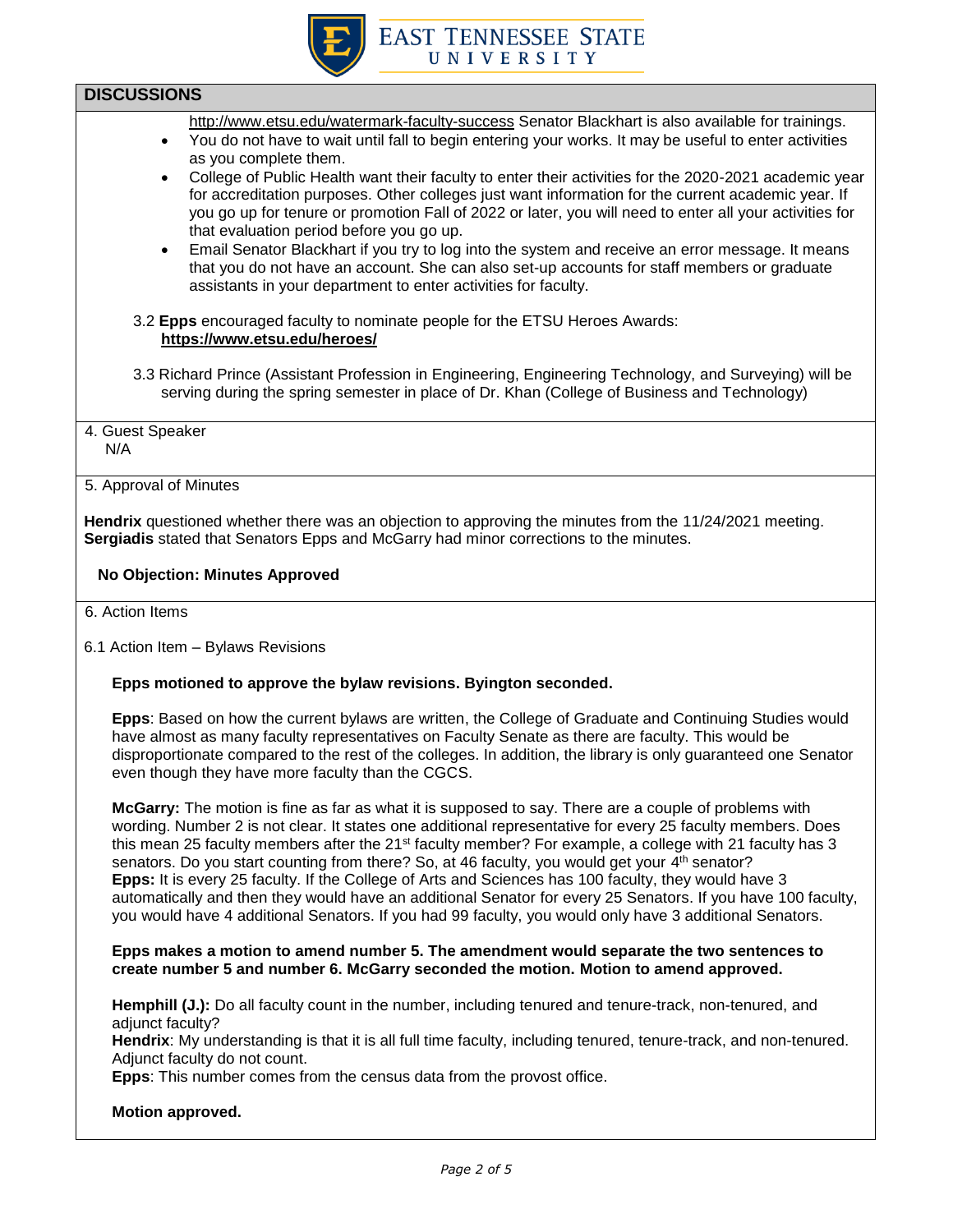

# **DISCUSSIONS**

7. Information Items

7.1 Discussion -What does Spring 2022 look like for Faculty Senate – Mr. Hendrix

The Faculty Senate's last three meetings will be hybrid. This will allow faculty who may not be located on the main campus to attend our on-campus meetings more easily. There are a few topics on the radar for Faculty Senate, including the ombudsman position and the parental leave policy. Are there any other topics that Senate should address in the Spring 2022 semester?

**Byington**: Should the Senate have a role in the two dean searches? Will faculty be reporting back to the Senate about the progress and quality of candidates?

**Hendrix**: The Senate does have representation on both of the current search committees. The Senate was consulted on that representation. Generally speaking, a Senator's role on committees is to report back to Faculty Senate the committee's activities.

**Hemphill (B.):** Since every college has Senators, it may make sense to add to the bylaws that at least one Faculty Senator be on the dean search of their respective college.

**Lyons**: The College of Arts and Sciences is very important to Clemmer College, so I hope several from Clemmer are on that committee.

**Fiuza** and **Frye** stated that they can update Faculty Senate on the dean's search for the College of Arts and Sciences.

**Epps:** Can we have an update on the tenure and promotion policy?

**Johnson**: I don't suspect that we will begin working on tenure and promotion until we have completed the SACSCOC policy reviews. The Provost office is putting together teams made of faculty to do some high level policy reviews. We will slot the reviews into categories such as needs extensive review and needs minor corrections. I suspect we will start reviewing the tenure and promotion policy during Fall 2022. **Epps**: Is it possible to separate the policy from procedure without doing major revisions?

**Johnson**: That is a matter of controversy. We need to have a broader conversation about that as faculty. The document includes things like deadlines which some people are uncomfortable moving that part into procedures. Procedures can be changed without going through the formal policy revision process.

**McGarry:** We need to discuss the Faculty Activity Plan, whether all departments/colleges need them and should they be standardized across colleges. I think some colleges/departments don't complete FAPS and that's a problem.

**Blackhart:** Nothing related to FARs, FAPs, or FAEs are standardized between colleges. They are not even standardized across departments in some colleges.

**Byington**: Given it is legislative season, it might be good to receive report from Bridget Baird. **Hendrix:** This Friday, TUFS will be getting legislative updates from both the UT system and Tennessee Tech. I will bring that forward.

**Lyons:** We filled out a form in August 2021 stating items we thought the Faculty Senate should address. Will we look at the results of that?

**Hendrix:** I can re-share those results.

**O'Neil**: I think the conversation from the previous administrator evaluation working group still needs to happen. Is this embedded in Watermark?

7.2 Discussion – Faculty Senate Elections – Mr. Hendrix

On April 18th, Faculty Senate officers (President, Vice President, Secretary and Treasurer/COO) will be elected. On April 4<sup>th</sup>, we will have our call for nominations. To ensure that the individuals can run for these positions, the deadline for college elections is March 31st. Mid-February you will receive a notification for the number of vacancies that appear within each college. Colleges should begin working on the process to solicit nominations and conduct the elections. Colleges have the choice to have Senator McGarry and the elections committee or Senators within that college coordinate the elections. Please notify Senator McGarry of your plan.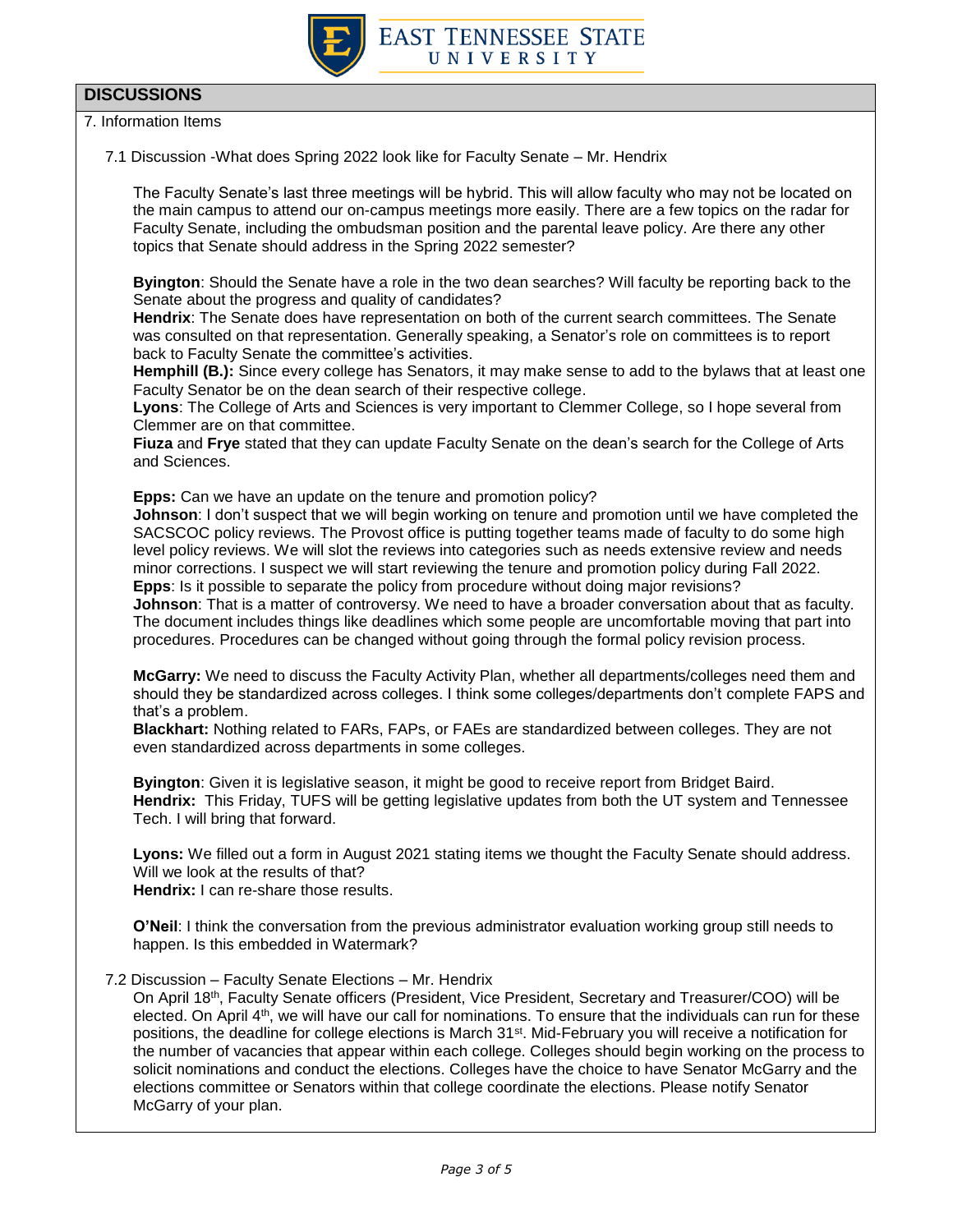

# **DISCUSSIONS**

7.3 Discussion - Defending Academic Freedom to Teach About Race and Gender Justice and Critical Race Theory – Ms. Sergiadis

**Sergiadis pointed to** [a news article](https://www.insidehighered.com/news/2021/12/15/professors-promote-resolution-academic-freedom) and [draft resolution](https://docs.google.com/document/d/1XbYF3KscDXmJyckjPc0CZIocJxk1hJd7/edit) on topic of academic freedom that her constituent asked to be shared. Given that this topic may be discussed in the upcoming legislation, she asked Senators if there were any interest in adapting this motion. **Blackhart** asked whether it would be productive to take action on it now before it becomes an issue. **Byington**, **Funk**, **Garris**, and **Hemphill (J.)** agreed that the Faculty Senate should be prepared to act on it if it becomes an issue without initiating it. **Chakraborty** questioned if it would be effective to comment on this topic because we do not have much influence on legislation at the university-level. **Epps** and **Hemphill** mentioned the incorrect conflation of Critical Race Theory (legal concept) and diversity, equity, and inclusion. **Byington** stated that this most likely would affect K-12 like in Virginia. He asked if it would be worth talking to legislators about the importance of academic freedom. **Hendrix** offered to ask for an update about this issue during the legislative discussion on Friday and mention **Byington**'s suggestion to meet with legislators to Dr. Noland and Bridget Baird. **McGarry** offered to take the resolution to her colleagues for them to adapt and submit as a motion. They may be able to adapt it to focus on encroachments of speaking on controversial issues in the classroom and not Critical Race Theory.

7.4 Handbook Committee Update – Dr. Epps

**The Handbook Committee** is going to meet in February to review the current draft of the handbook. They will need to meet with Amy Johnson afterwards about some of the policies that are living in the handbook that need to go on policy page. They will provide an update at the next meeting.

- 7.5 Board of Trustees Report Dr. Foley None.
- 7.6 Standing Committee Need Dr. Epps

We had a request from the Day of Giving Committee for someone from Faculty Senate to serve. Senators Hendrix and Epps decided that there is not a requirement for a Faculty Senate representative since it was a very large group already with at least one faculty from each college. If you are interested in serving on the Day of Giving Committee, please let Senator Epps know. Since there is not a requirement for a Faculty Senate member, it is not a formal request that we need to fill. There are also two committees needing faculty and staff that will be featured in the Monday's message.

- 7.8 Notes from Meetings with the Provost and President Mr. Hendrix None.
- 7.9 Reports from University Committees
	- 7.9.1 University Research Council Herrmann

The Council has been discussing how to determine whether the faculty are productive enough. They've been looking at financial based questions (startup costs, grants, internal versus external grants). Herrmann pushed back on the idea of monetary expression making a productive faculty member, e.g. some in the arts and humanities do not get large grants. If you have any concerns about how the University Research Council is determining what qualifies as research, email Senator Herrmann and he will share it with the entire Council.

**Hemphill (B.):** It is not about research, but research, scholarship and creative activities. That is what we are judged by with tenure and promotion.

**Herrmann:** I agree. I won awards last year for a handbook, but since it wasn't grant-funded nobody would know about it. These are the types of things we hope to start to collect.

#### 7.9.2 Quality Effectiveness Subcouncil – Byington

QESC meetings have focused on the upcoming SACS report. Most if not all committee members are serving on SACS Standards writing teams.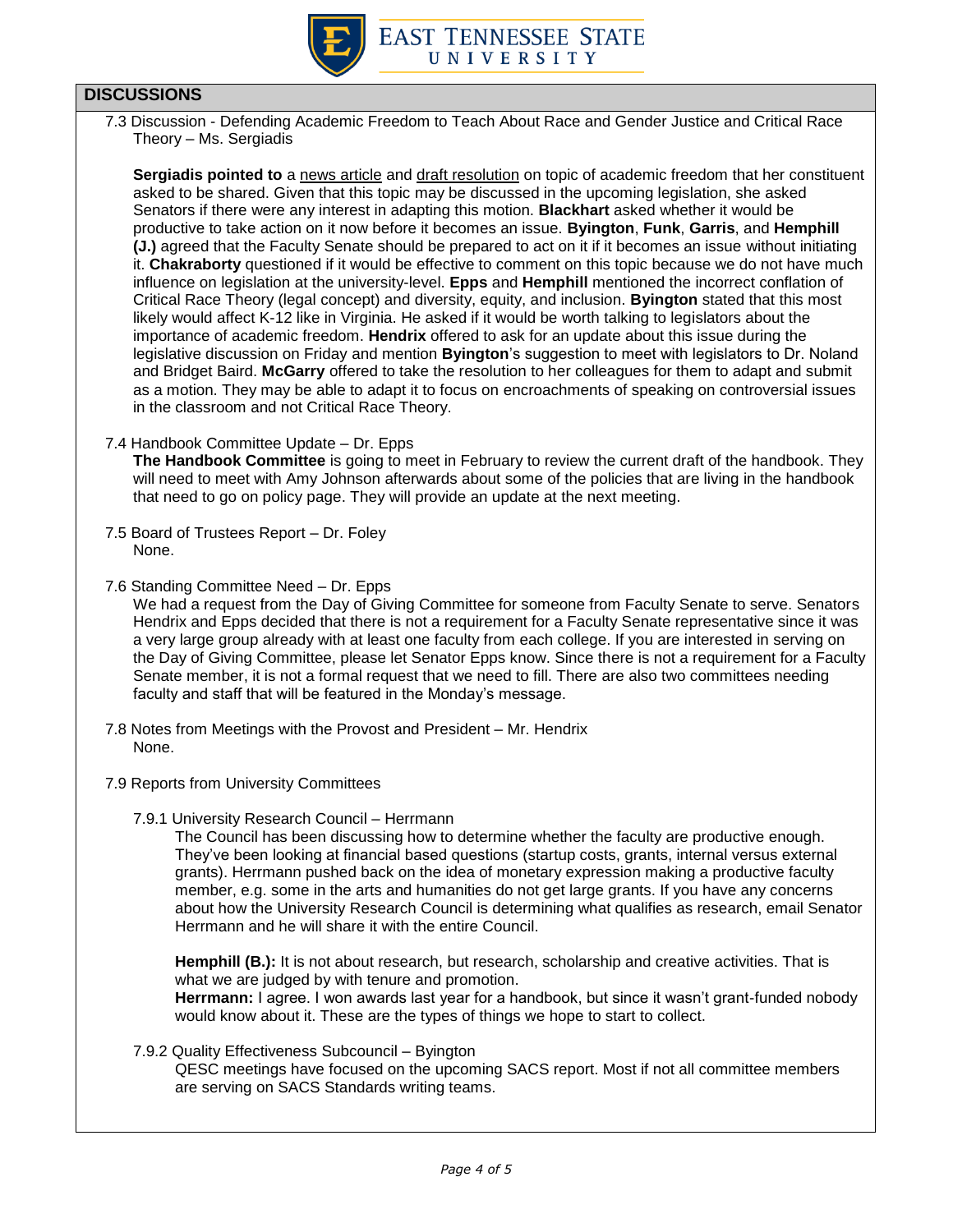

| <b>DISCUSSIONS</b>                             |
|------------------------------------------------|
|                                                |
| 8. Old Business                                |
| None.                                          |
| 9. New Business                                |
| None.                                          |
| 10. Comments from Guests                       |
| None.                                          |
| 11. Final Comments/Announcements from Senators |
| 12. Adjourn                                    |
| <b>Motion to Adjourn: Epps</b><br>Second: ?    |
| <b>Meeting Adjourned</b>                       |
|                                                |

*Please notify Senator Ashley Sergiadis [\(sergiadis@etsu.edu,](mailto:sergiadis@etsu.edu) Faculty Senate Secretary, 2021-2022) of any changes or corrections to the minutes.* 

*Note: Meeting minutes are not a word-for-word transcript. Statements and questions by Senators may be edited and summarized for clarity.*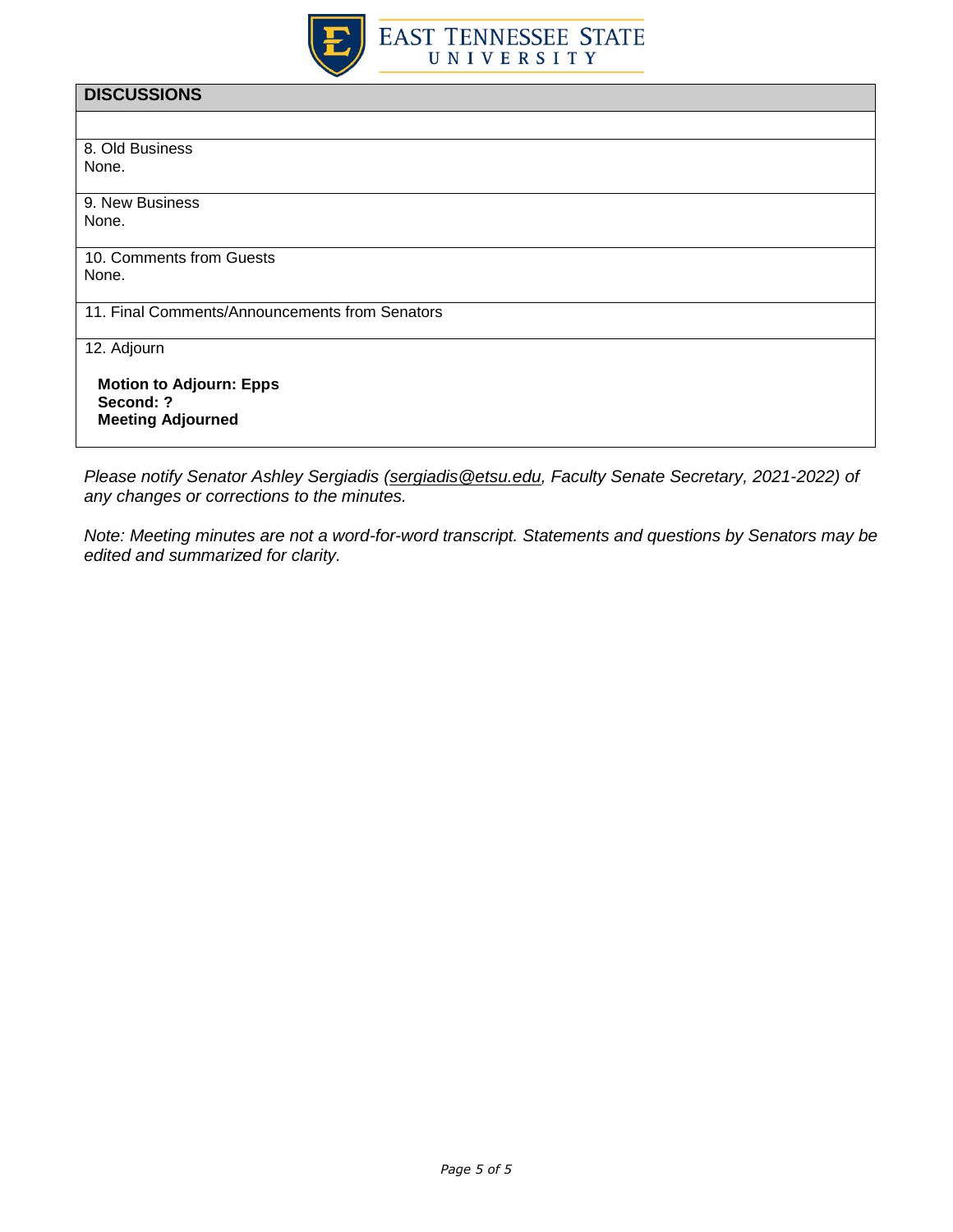## **1.3. Representation.**

Each college, school, or equivalent academic unit, including the University Libraries, with at least five of its own faculty shall be entitled to elect three (3) Senatorssenators. The number of senators eligible shall be determined from the records of the Office of the Provost based on a three-year rolling average at the beginning of each spring semester.

. Additional Senate members shall be elected by and within the various colleges, schools or equivalent academic units in the following manner:

- 1. A college, school, or equivalent academic unit shall be entitled to senators as follows: 5-10 faculty members -1 senator; 11-20 faculty members – 2 senators;  $21+$  faculty  $-3$  senators.
- 2. A college, school, or equivalent academic unit is entitled to one additional representative for every twenty-five (25) faculty members. The number of senators eligible shall be determined from the records of the Office of the Provost based on a three-year rolling average at the beginning of each spring Semester.
- 3. In the event of a shift of departments or faculty from one college to another, the Senate, with a simple majority vote of the body, can reassess the representation to reflect the new distribution of faculty by college.
- 4. Any college, school, or equivalent academic unit with a minimum of five faculty members organized after the adoption of this the Faculty Senate Constitution shall attain Senate representation in the first Senate election following its organization.
- 5. By two-thirds vote of those present at any regularly scheduled meeting, the Senate may grant senatorial representation to divisions or academic units not covered in this section. If a college, school, or academic unit loses faculty so as to affect Senate representation, the first position to become vacant will not be filled.

2. The University Libraries shall be entitled to elect at least one (1) senator. *Revised, Feb. 2020 – added that number of senators will be based on a three- year rolling average of the faculty census; in the event of a shift of departments, that can be revisited by a simple majority*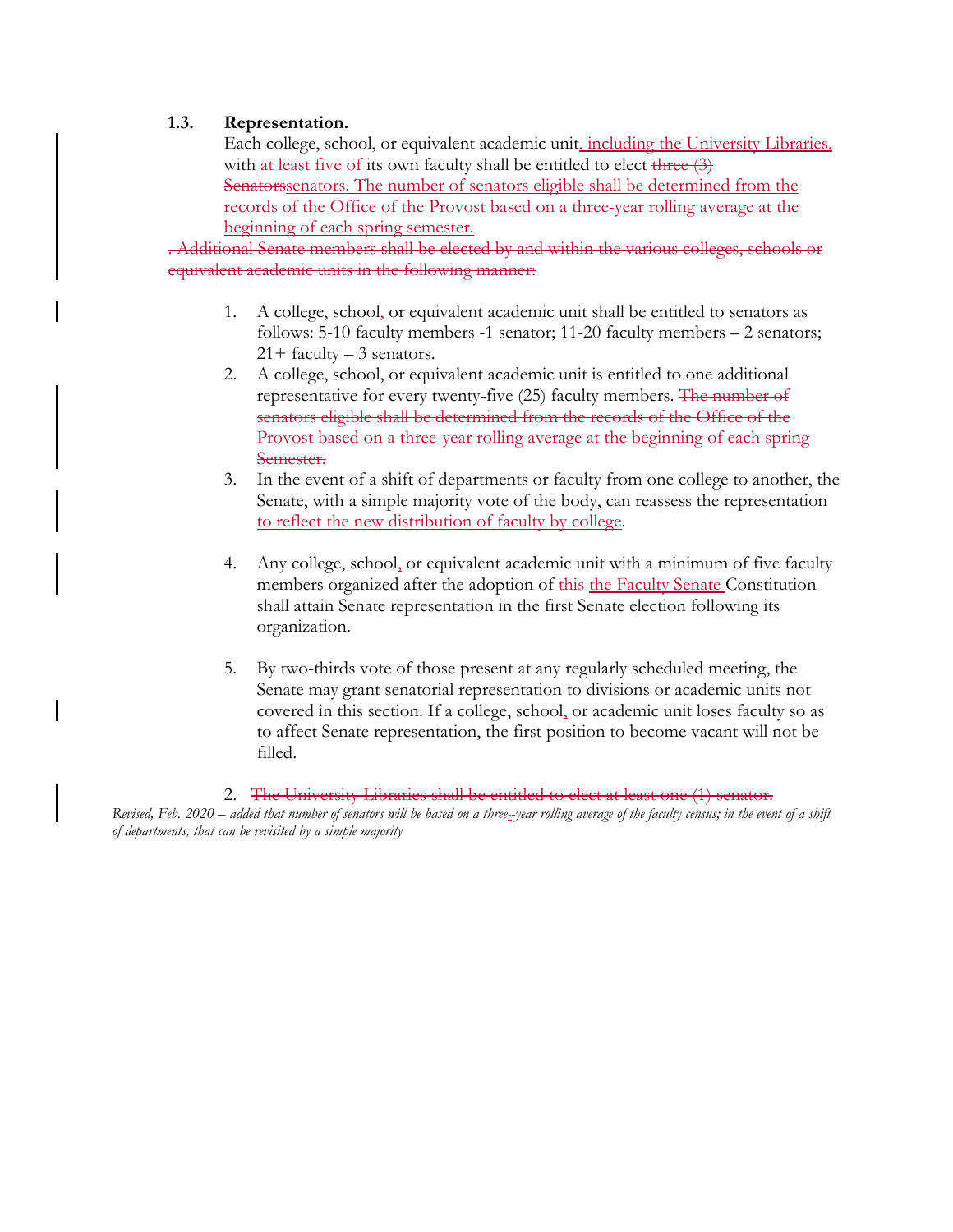## **ARTICLE III: MEMBERSHIP**

# **3.1. Eligibility**

Full time faculty in tenured, tenure-track, and non-tenure track appointments as defined in the Definition of Faculty policy are eligible to serve on faculty Senate.

# **3.2. Term of office**

The term of office for an elected member of the Senate shall be three (3) years with the exception that the term of the president shall be extended automatically for up to three (3) years to ensure uninterrupted progression into the office of past president. At the end of this extended term of office, the affected school, college, or academic unit shall elect a senator to complete any remaining years of the normal term.

# **3.3. Representation.**

Each college, school, or equivalent academic unit, including the University Libraries, with at least five of its own faculty shall be entitled to elect senators. The number of senators eligible shall be determined from the records of the Office of the Provost based on a three-year rolling average at the beginning of each spring semester.

- 1. A college, school, or equivalent academic unit shall be entitled to senators as follows: 5-10 faculty members -1 senator; 11-20 faculty members – 2 senators;  $21+$  faculty  $-3$  senators.
- 2. A college, school, or equivalent academic unit is entitled to one additional representative for every twenty-five (25) faculty members.
- 3. In the event of a shift of departments or faculty from one college to another, the Senate, with a simple majority vote of the body, can reassess the representation to reflect the new distribution of faculty by college.
- 4. Any college, school, or equivalent academic unit with a minimum of five faculty members organized after the adoption of the Faculty Senate Constitution shall attain Senate representation in the first Senate election following its organization.
- 5. If a college, school, or academic unit loses faculty so as to affect Senate representation, the first position to become vacant will not be filled.
- 6. By two-thirds vote of those present at any regularly scheduled meeting, the Senate may grant senatorial representation to divisions or academic units not covered in this section.

*Revised, Jan. 24, 2022 – added language to address new colleges and the size of the faculty related to representation. Revised, Feb. 2020 – added that number of senators will be based on a three-year rolling average of the faculty census; in the event of a shift of departments, that can be revisited by a simple majority*

# **3.4. Elections**

- 1. Each year, all Senators will be notified of forthcoming vacancies by the Elections Committee. Faculty shall be informed of vacancies by their senators in advance of the election.
- 2. Present senators from each college/school/unit will serve as election officials.
- 3. Elections to the Faculty Senate shall be concluded annually by the end of March.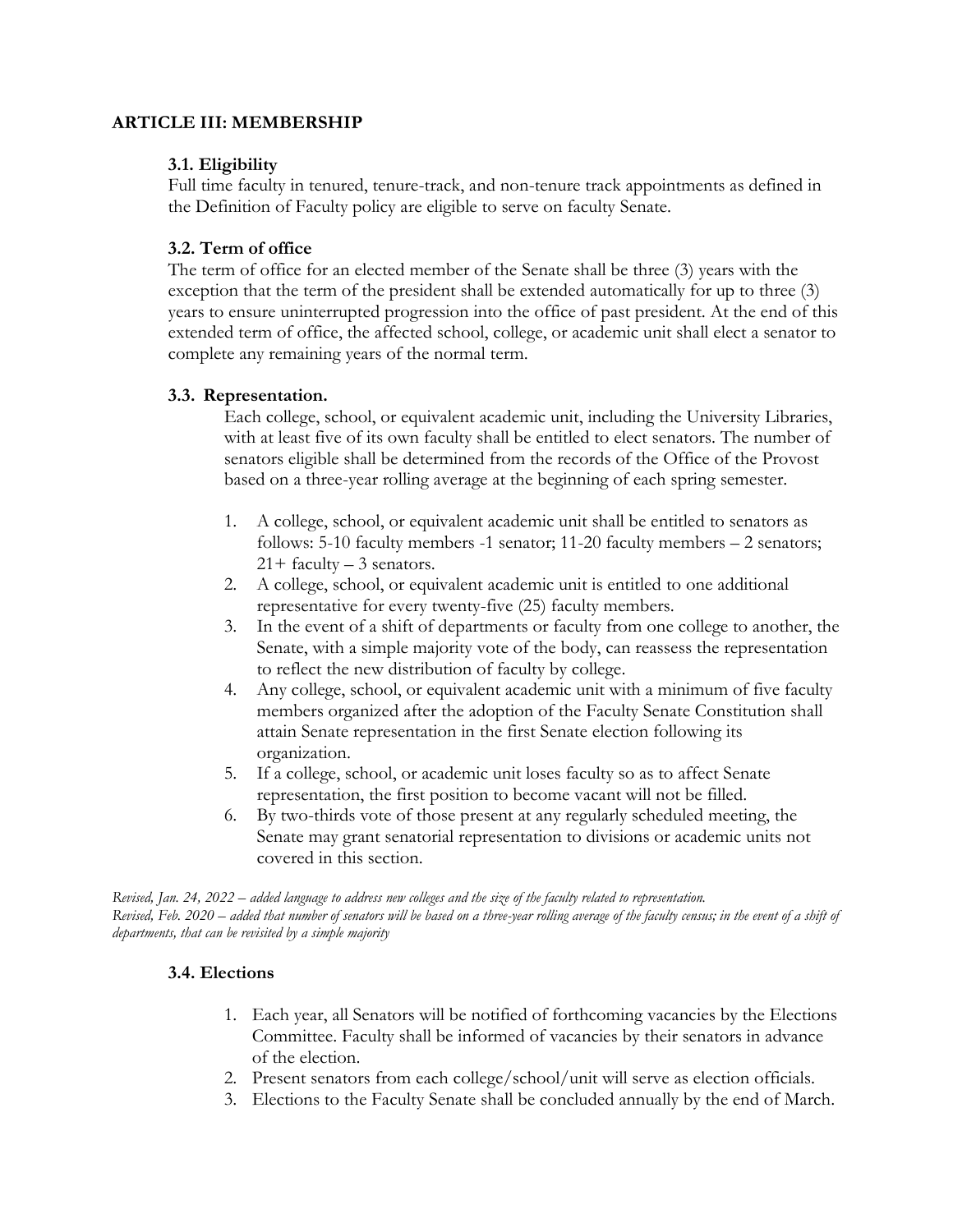# Meeting with Provost McCorkle

*January 19, 2022*

- Provost McCorkle asked the Faculty Senate Executive Committee how their colleagues were doing as we enter the beginning of the spring semester. Students and faculty are wondering how long will flexibility be provided to students. This may apply to a multitude of aspects, including attendance, assignments, online Zoom options, grade policies, etc. It is important to define what aspects we want to address when discussing flexibility. Classes may be flexible in class attendance or assignments but have a rigorous grading system. Senators expressed the importance of carefully reviewing our current practices and policies because how we have done things pre-pandemic may not be the best way. For example, ELPA no longer requires the GRE, which happened during the pandemic. It saves students money and time, and it was not a major deciding factor when accepting students into the program. Some faculty plan to continue to offer a Zoom option for onground courses when applicable. Not offering an online option when applicable may create a discriminatory situation. For example, students may not go into a degree program that doesn't offer Zoom options if they have an autoimmune disorder. Of course, some programs cannot provide this option such as music courses or clinic requirements. Similarly, some policies cannot be flexible because they exist for academic reasons. Students are still interested in pass/fair options.
- The CAS and CBAT Deans searches have commenced. The position began being advertised prior to Winter Break. Zoom interviews are expected to begin early March. In person interviews are expected to begin late March and early April. Deans should be in place by summer 2022.
- Provost McCorkle announced that they plan on filling/creating the position of Vice Provost and Chief Research Officer. This position would work with both the President and Provost to champion research. Nick Hagemeier has been Interim Vice Provost for Research since July 1. In addition, Provost McCorkle needs to fill the position of Executive Vice Provost for Academics and Health. This was previously held by David Linville who is now the Senior Associate Dean and Chief of Staff at Quillen College of Medicine and Associate Vice President for Clinical Affairs at ETSU. The VP for Academics and Health advanced the functional part of the office as well as connected the office to the health and medical areas of the campus. Senators strongly urged that an internal or external search needs to be completed for both positions.
- Senator Nivens brought up that ETSU has a growing issue around boundaries. For example, employees on annual or medical leave continue to work and answer their emails meaning that they never escape their work. Senators mentioned that this was an issue with academia not just ETSU. There was a discussion on if this type of culture is due to individual preference or expectations from administration or both. This type of behavior often happens when only one employee knows how to handle critical tasks.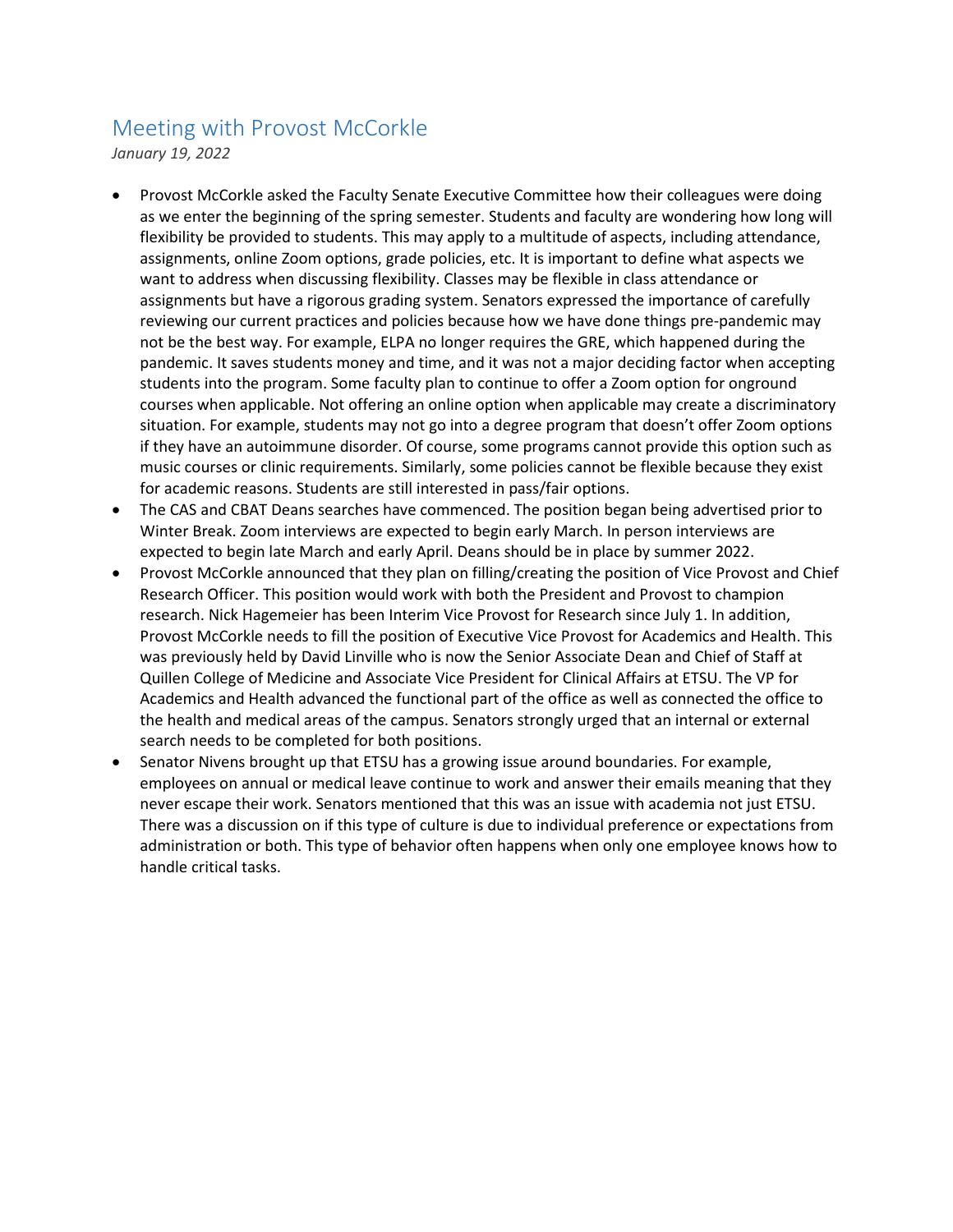# Meeting with Dr. Noland

# *01/14/2022*

# Questions submitted by Senators

- Can we please have a mask mandate in classrooms? Answer: **[State law](https://publications.tnsosfiles.com/acts/112/extra/pc9006.pdf?_kx=)** prohibits us from requiring face coverings at this time. Health care students working at Ballad Health may be required to wear a mask due to OSHA's standards.
- With masks no longer required, are there new guidelines for classroom ratios? Answer: There are no plans for new guidelines for classroom ratios across the board. There may be some on a case-by-case basis.
- Could we look at some of our processes, including posting financial aid and scholarship awards and the 'purge'? Why exactly do we need to do the purge prior to school starting? When awards aren't posted in a timely manner, but we expect students to pay up, we are sending the message that we don't really care about our students. Also, international merit awards - from what I've been told, international students initially get awards based on their GPA - but a month later, a committee 'reviews' their awards and basically gives them the full \$12,500. If we're going to give them the full amount anyway, why don't we do that to begin with? Answer: This process allows for the billing, tuition, and financial aid processes to move efficiently. The only way to clear the rosters for payment is to go through the purge, which removes students who have registered with no intent to enroll. If we did not go through with the roster verification, students may be asked to pay for courses that they never planned to enroll in. It has been five or so years ago since financial aid reviewed their processes. They will most likely review them again with the transition from Banner. Epps shared issues students have expressed to her. Dr. Noland stated that he would share these frustrations with Drs. Sherlin and B.J. King.
- Any updates as we look towards the 2022 legislative session in Nashville? This is a unique legislative session. There is discretionary revenue beyond what the state budgeted. It is also an election year after significant redistricting, requiring every member to address new constituents. These factors will cause the pace to move quicker with the legislative session most likely ending in early March and most of the work happening in February. Dr. Noland will be in Nashville frequently, especially if he is still the Chair of the Council of Presidents.

# Budget Predictions

*Summary: ETSU is hopeful about the budget. It is looking strong for the operating budget, salary enhancements, funding for academic units (College of Medicine, Center of Excellence in Nursing, and College of Pharmacy), funding for 1-3 academic building, and funding for ERP.*

- A salary pool of 4-5% may be passed. The state only provides part of the 4-5% with ETSU needing to cover the rest. The raise may only be a 2% or 2.5% raise so ETSU can raise the salary of certain positions below market (e.g. IT). Presidents have discussed at length about asking the state to fully fund salary enhancements instead of institutions. They have made that case in the past. Two constitutional officers suggested it might be time to make that case again.
- ETSU is hopeful about the budget. We have several requests: (1) Funds for College of Medicine to hire subspecialists for resident training. (2) Matching the funds that Ballad Health (\$10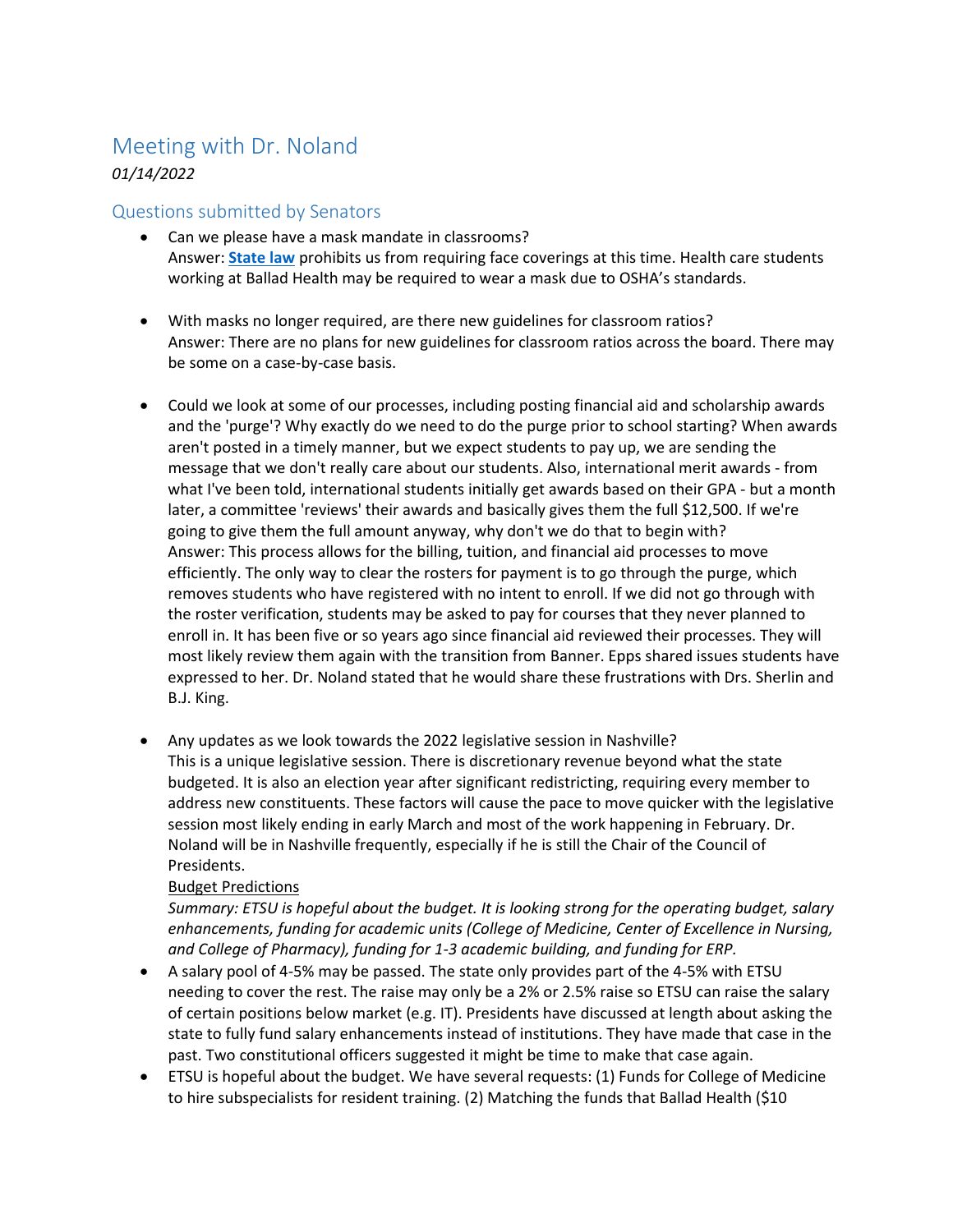million) announced in late fall to create a Center of Excellence in Nursing. If the state matches the funds, then ETSU would become the nursing data and policy repository for the state. (3) Funding for College of Pharmacy. It is currently a private institution, which means that Tennesseans have to pay out-of-state tuition. Senator Hemphill asked if the budget would fund resources needed to support these requests such as library collections. The funds are not intended to cover these costs.

- In terms of capital projects, THEC recommended three of our buildings be funded: Brown Hall renovation (phase 1 and 2 about \$50 million each), Health Sciences Building, and Academic Building. It may be difficult for ETSU to receive three big projects, but there is discretionary revenue. There is also some deferred maintenance (aging roof infrastructure, HVAC) that should be fully funded.
- There is a \$120 million ask for a new ERP across the state, including UT and ETSU. ETSU will be moving from Banner to Oracle. ETSU will be putting out an RFP for a transition consultant in late February. We will start transitioning in HR and Finance, which will take about 2 years. ETSU will be implementing the vanilla Oracle rather than customizing it as we did with Banner. Banner had hard code script to align with our process, which caused issues.

### Policy Predictions

It is anticipated to be a turbulent session for education, particularly K-12. Governor adjusted the Basic Education Program structure, which has caused turbulence in education committees. Some issues that may be discussed: weapons legislation, free speech, and equity/inclusion.

# Other Notes

- Last meeting, we discussed issues with contracts and procurement. We have a fix for the short-term (contract-by-contract purchase basis), while a small working committee writes a new procurement policy. This will allow us to raise those caps and be more flexible.
- Pepper will have two new handlers. Officer Mitchell is pursuing retirement.
- There is a draft report for Chapter 125. Dr. Noland would like the Faculty Senate's Executive Committee response to it before he takes it back to the board in April.
- The Research Subcommittee of 125 moved to fill permanently the position of Vice Provost and Chief Research Officer. This position will sit on the President's cabinet and meet bi-weekly with him as well as report to the Provost.
- The deans for CAS and CBAT have been posted. The positions should be filled before the end of the semester.
- You can find information on the budget call on the University Council website. <https://www.etsu.edu/universitycouncil/budget.php>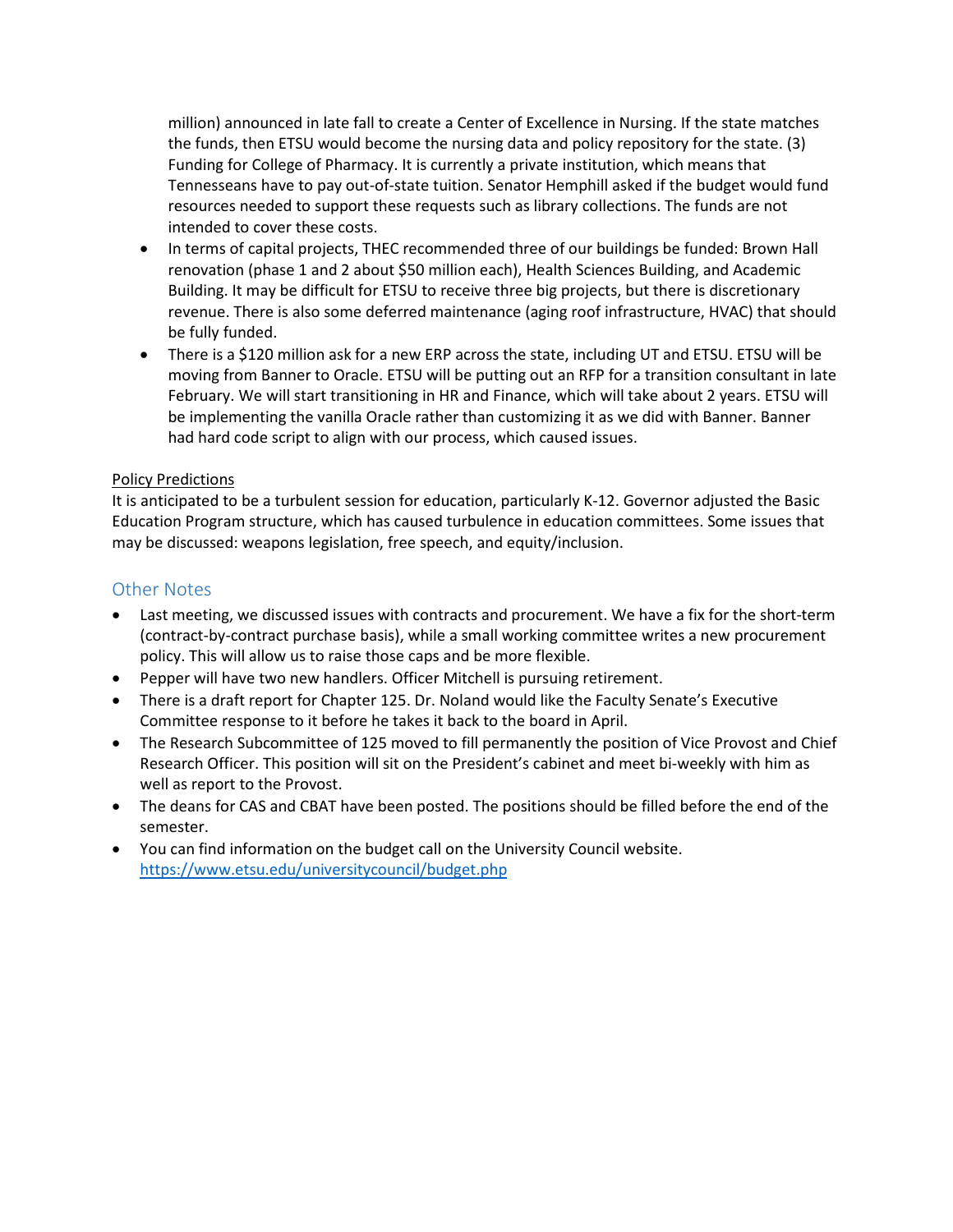# Meeting with Dr. Noland

*12/10/2021*

# Questions submitted by Senators

- 1. Staff and faculty utilize Enterprise for travel. However, some faculty do not have the opportunity to have someone take them to and from Enterprise facilities. Because of this, they need to utilize Uber or other services for transportation to and from Enterprise. Recently, a faculty member was told that the cost to get to and from an Enterprise facility is claimable as vicinity mileage. The faculty member received that information from a staff member that participated in a training class on travel claims. As a part of the class, a video noted that it could be used for transport to pick up an Enterprise rental car. However, when the faculty member filed for their claim, it was denied by accounts payable, citing references to old TBR guidelines concerning vicinity travel. Is there a need for a review on compensation for staff and faculty who do not have the ability or availability to travel to and from an Enterprise facility? Is there a better process for picking up and dropping off Enterprise vehicles?
	- Dr. Noland sent this question to Dr. B.J. King. Dr. King is in the process of revising the policy and restructuring the operating procedure so that the vicinity mileage can be reimbursed if an employee needs to get to enterprise.
- 2. Disclaimer: This did not come from faculty, but it could affect departments.

Someone passed on a message they received following submission of a requisition in ebucs: Comment: Unfortunately, the University has reached a summated amount of \$7,325.25 in purchases with X company thus far in this fiscal year. This purchase will push it over the \$10K limit (per TBR policy) before bids are required for processing further. We will need 3 informal bids attached to this requisition please for approval. If a better company is discovered, please withdraw this requisition. There are also several companies that provide this type of service as approved by the Identity department that are registered vendors and available for use for this type of request without the requirement of informal bidding. Thanks.

The concern is that departments or units with small requisitions are now going to have to get 3 bids because purchases are being totaled. For example, Dept. X submits a request for purchase from Company Y in the amount of \$9000. This is under the \$10K limit, so the purchase goes through. Then Dept. Z submits a request for purchase from Company Y in the amount of \$1200. Dept. Z will now have to get three bids for a \$1200 purchase simply because they submitted second. Since we are no longer under TBR, can we revise this policy to make it our own? Also, how is this being communicated to departments so they are aware prior to submission of a requisition for an amount under \$10K that they will need to secure bids should their request go over the \$10K limit?

- Dr. Noland has a scheduled meeting with Dr. B.J. King on this topic. He will have more information after that meeting. New personnel in procurement recently noticed that we have not complied with the purchase policy. In addition, we now have more aggressive state auditors. This has caused us to look more carefully at these types of purchases. There are plans to revise the purchasing policy. Even when we revise the policy, we are still bound by state laws that have a hard cap of \$50,000.
- 3. In the most recent MOPS meeting, there was some discussion around the retirement of Officer Mitchell and Pepper. Can you provide an update?